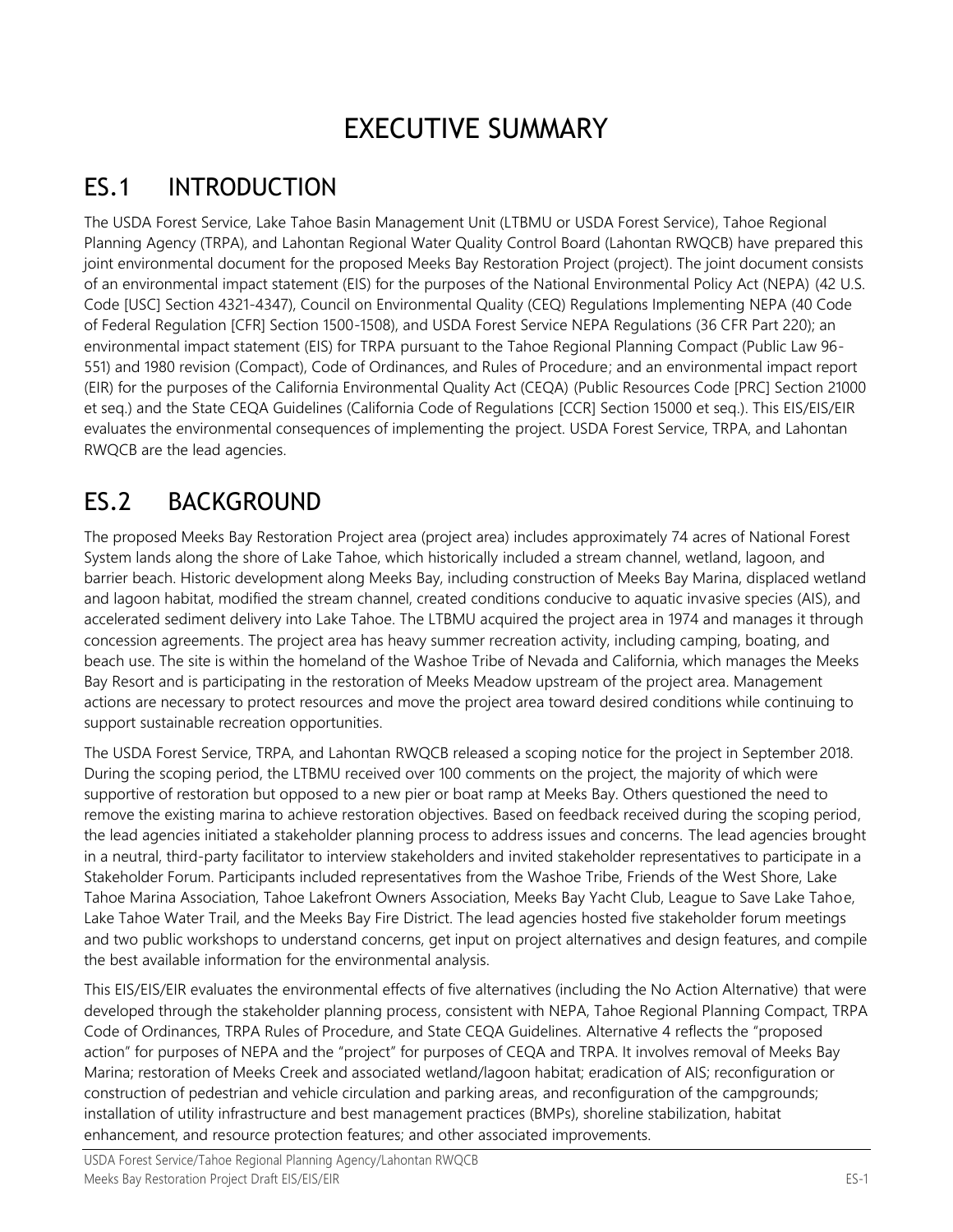## ES.3 PURPOSE, NEED, AND OBJECTIVES

The purpose of the project is to move the Meeks Creek stream channel and wetland/lagoon below the State Route (SR) 89 to a more natural condition where geomorphic and hydrologic processes support a functioning ecosystem while continuing to support sustainable recreation opportunities. The proposed action and alternatives include strategies to meet the following needs and project objectives:

- Improve hydrologic function and processes of Meeks Creek, Meeks lagoon, and associated floodplain.
- Restore degraded aquatic, riparian, and wetland habitats and barrier beaches to provide high quality habitat that is resilient to a changing climate.
- Improve fish passage and flood flow conveyance through the SR 89 stream crossing, and control or eradicate current populations of terrestrial and aquatic invasive plant and animal species.
- Promote the Threatened, Endangered, Proposed, Candidate, and Sensitive species Tahoe yellowcress (*Rorippa subumbellata*) and Lahontan cutthroat trout (*Oncorhynchus clarki henshawi*).
- $\blacktriangleright$  Replace the SR 89 Caltrans bridge to allow for aquatic organism passage and flood flow conveyance.
- Maintain and enhance access to Lake Tahoe and National Forest System lands.
- $\blacktriangleright$  Provide sustainable recreation opportunities consistent with a functioning ecosystem.
- Enhance educational and interpretive opportunities.
- Enhance species of value to the Washoe Tribe.

#### ES.4 PROJECT LOCATION

The Meeks Bay Restoration Project area (project area) is located on the west shore of Lake Tahoe in El Dorado County, California. The project area is approximately 74 acres and extends from approximately 50 feet upstream of SR 89 in the east to the Lake Tahoe shorezone in the west (see Figure 2-1 in Chapter 2, "Description of the Proposed Action and Alternatives"). The project area encompasses recreation facilities including Meeks Bay Marina, Meeks Bay Resort, and Meeks Bay Campground.

### ES.5 SUMMARY OF THE PROPOSED ACTION AND ALTERNATIVES

The lead agencies, in collaboration with stakeholders and interested members of the public, developed four action alternatives, which are evaluated along with a no action alternative in this EIS/EIS/EIR. Each of the action alternatives includes different combinations of design features intended to achieve the project purpose, needs, and objectives while minimizing adverse effects. The alternatives listed below are evaluated in this EIS/EIS/EIR. Alternative 4 is the preferred alternative that is proposed for adoption by the lead agencies. It constitutes the "proposed action" for purposes of NEPA, and the "project" that is evaluated pursuant to CEQA and TRPA.

- Alternative 1 Restoration with Boating Pier. This alternative includes restoration of the creek and lagoon and installation of a pier to provide motorized boat access. It includes replacement of the SR 89 bridge, relocation of two motel-style cabins, and other changes to facilities while not substantially changing the extent of any existing land uses.
- Alternative 2 Restoration with Pedestrian Pier. This alternative includes restoration of the creek and lagoon and installation of a shorter pier to provide pedestrian access. It includes replacement of the SR 89 bridge and changes to upland facilities while not substantially changing the extent of any existing land uses.
- Alternative 3 Restoration with No Pier. This alternative includes restoration of the creek and lagoon with no pier. It includes replacement of the SR 89 bridge, non-motorized lake access features, and changes to upland facilities including expanded campgrounds and parking.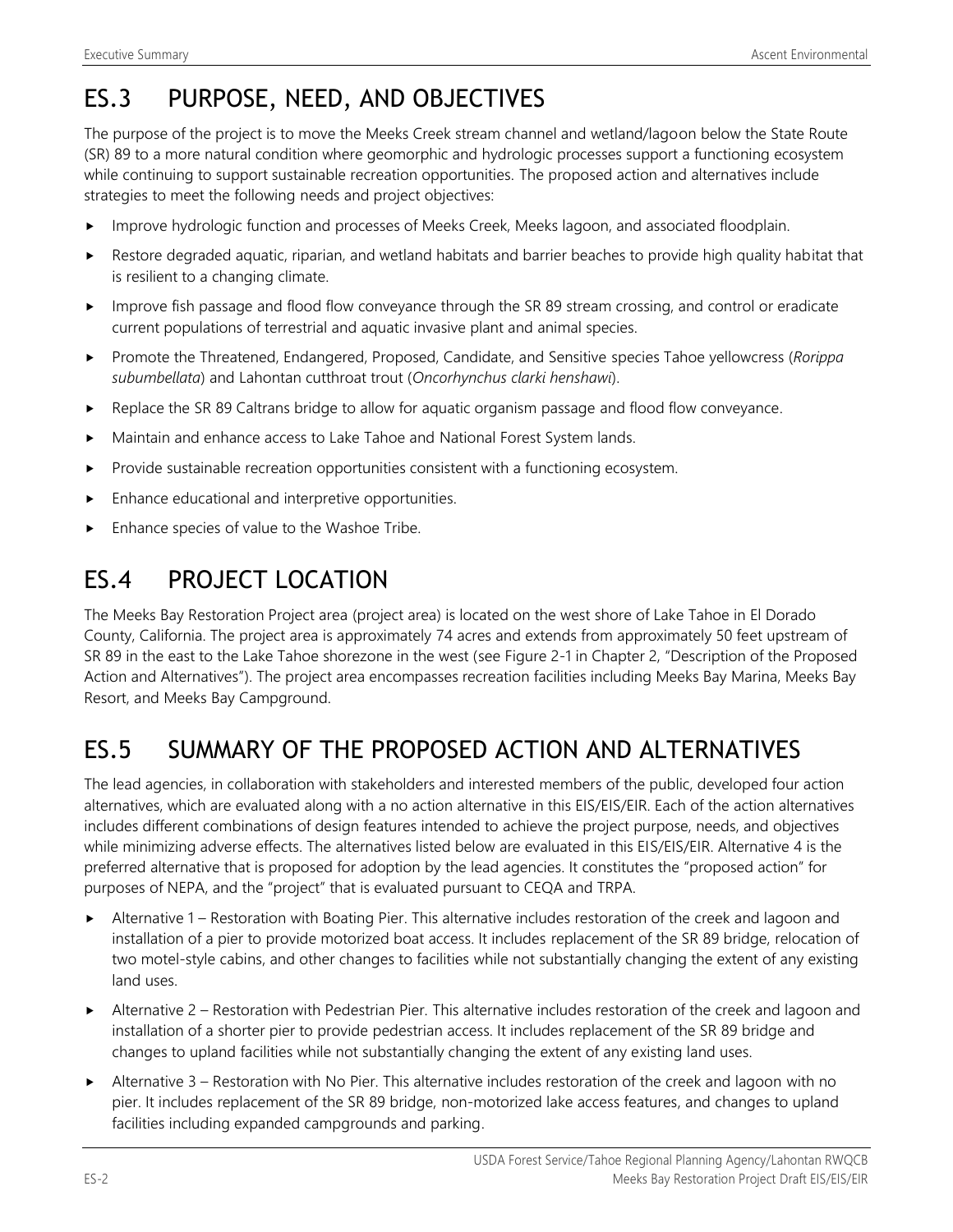- $\blacktriangleright$  Alternative 4 Preferred Alternative. This alternative is proposed for adoption by the lead agencies. It includes full restoration of the creek and lagoon with no pier. It includes replacement of the SR 89 bridge, non-motorized lake access features, and changes to upland facilities including expanded parking and the relocation of two motel-style cabins.
- No Action Alternative. This alternative reflects future conditions with the current marina, boat launch, and upland recreation facilities and management approaches if the proposed action is not adopted.

#### ES.6 ENVIRONMENTAL IMPACTS AND RECOMMENDED MITIGATION MEASURES

### ES.6.1 Project Impacts

This EIS/EIS/EIR has been prepared to evaluate the physical environmental effects of the proposed Meeks Bay Restoration Project. Table ES-1, presented at the end of this chapter, provides a summary of the environmental impacts for the project. The table provides the level of significance of the impact before mitigation, recommended mitigation measures, and the level of significance of the impact after implementation of the mitigation measures.

## ES.6.2 Significant and Unavoidable Impacts

As documented throughout Chapter 3 of this Draft EIS/EIS/EIR, after implementation of the recommended mitigation measures, most of the impacts associated with the proposed Meeks Bay Restoration Project would be reduced to a less-than-significant level. The following impacts are considered significant and unavoidable; that is, no feasible mitigation is available to reduce the project's impacts to a less-than-significant level.

- Impact 3.1-4: Affect Local Access or Opportunities for Motorized Watercraft is potentially significant and unavoidable for Alternatives 1, 2, 3, and 4.
- ► Impact 3.2-2: Alter Views of Lake Tahoe from Meeks Bay is significant and unavoidable for Alternative 1.
- Impact 3.11-1: Short-Term Project-Related Construction Noise Levels is significant and unavoidable for Alternatives 1, 2, 3, and 4.

The significant and unavoidable impacts of the project related to Impacts 3.1-4 and3.2-2 are taken into consideration with tradeoffs resulting from the benefits of the Meeks Creek restoration and removal of the marina. The significant and unavoidable impact related to Impact 3.11-1 is taken into consideration with the tradeoff of reducing overall construction duration associated with construction of the SR 89 bridge.

## ES.7 AREAS OF CONTROVERSY

Throughout the public scoping period, five stakeholder forum meetings, and two public workshops, numerous comments and concerns were raised. Many of the concerns were addressed through the stakeholder planning process that resulted in the alternatives evaluated in this EIS/EIS/EIR. Key concerns and issues that were raised by multiple individuals and which were not completely resolved through the stakeholder planning process include the following:

- Opposition to a pier or motorized boating facilities in Meeks Bay due to concerns over traffic, noise, crowding, and user conflicts;
- Concerns over the loss of moorings and motorized/sailing boat launch opportunities with the removal of the marina; and
- A desire for improved public safety access with a pier or other structure that provides public safety boat access at Meeks Bay.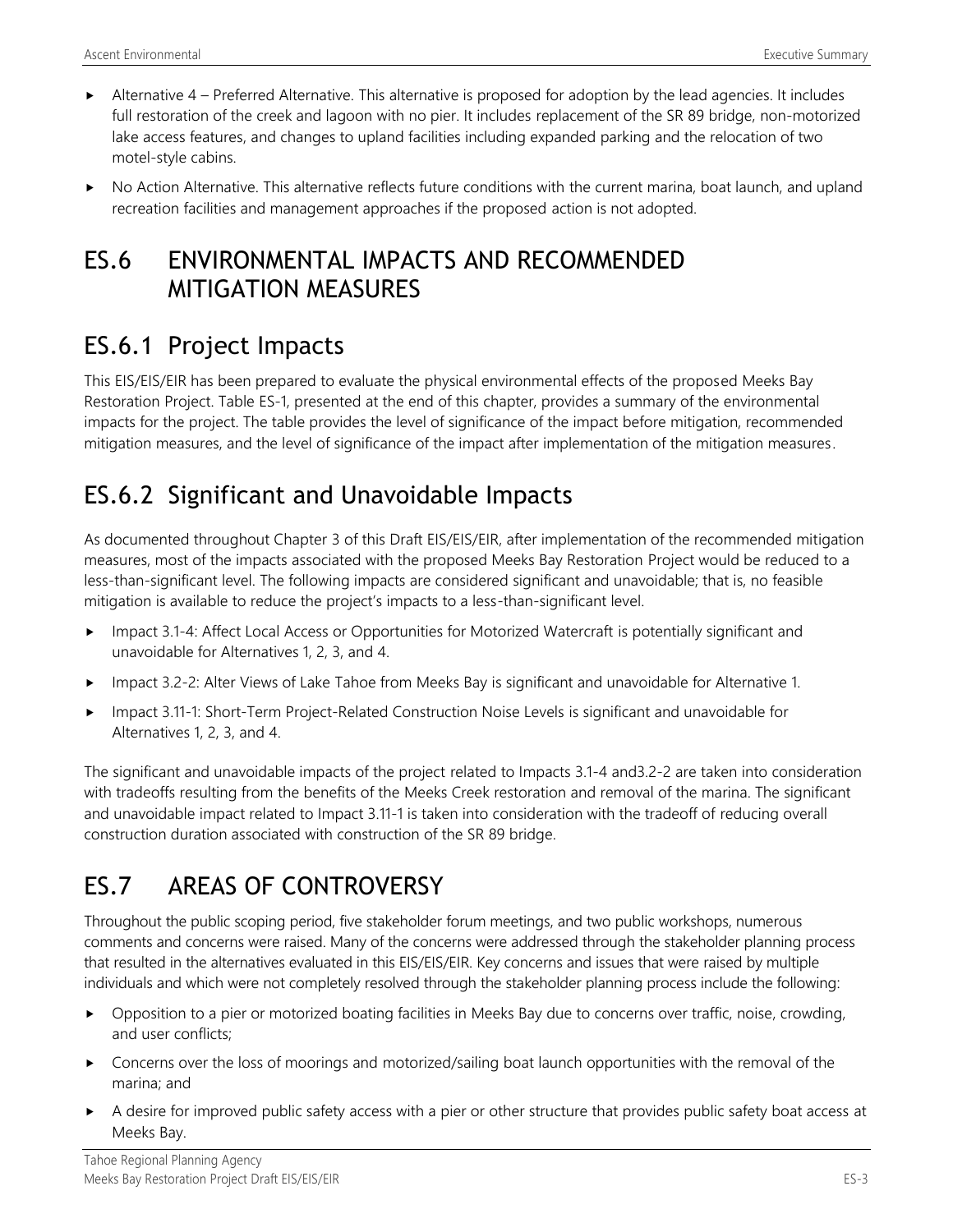The Draft EIS/EIS/EIR evaluates the potential environmental effects (e.g., transportation, noise, crowding, user conflicts) from four alternatives that were developed to provide a range of improvements related to recreation opportunities in the project area. The alternatives provide several options that offset the loss of the marina, boat ramp, and mooring opportunities. As further described under Section 2.12, "Alternatives Considered but Not Evaluated," alternatives were considered that maintained boat access in the project area; however, these alternatives were eliminated due to not achieving the project objectives and potential effects on beach recreation, proximity to residences, and tree removal, scenic, and traffic and circulation impacts.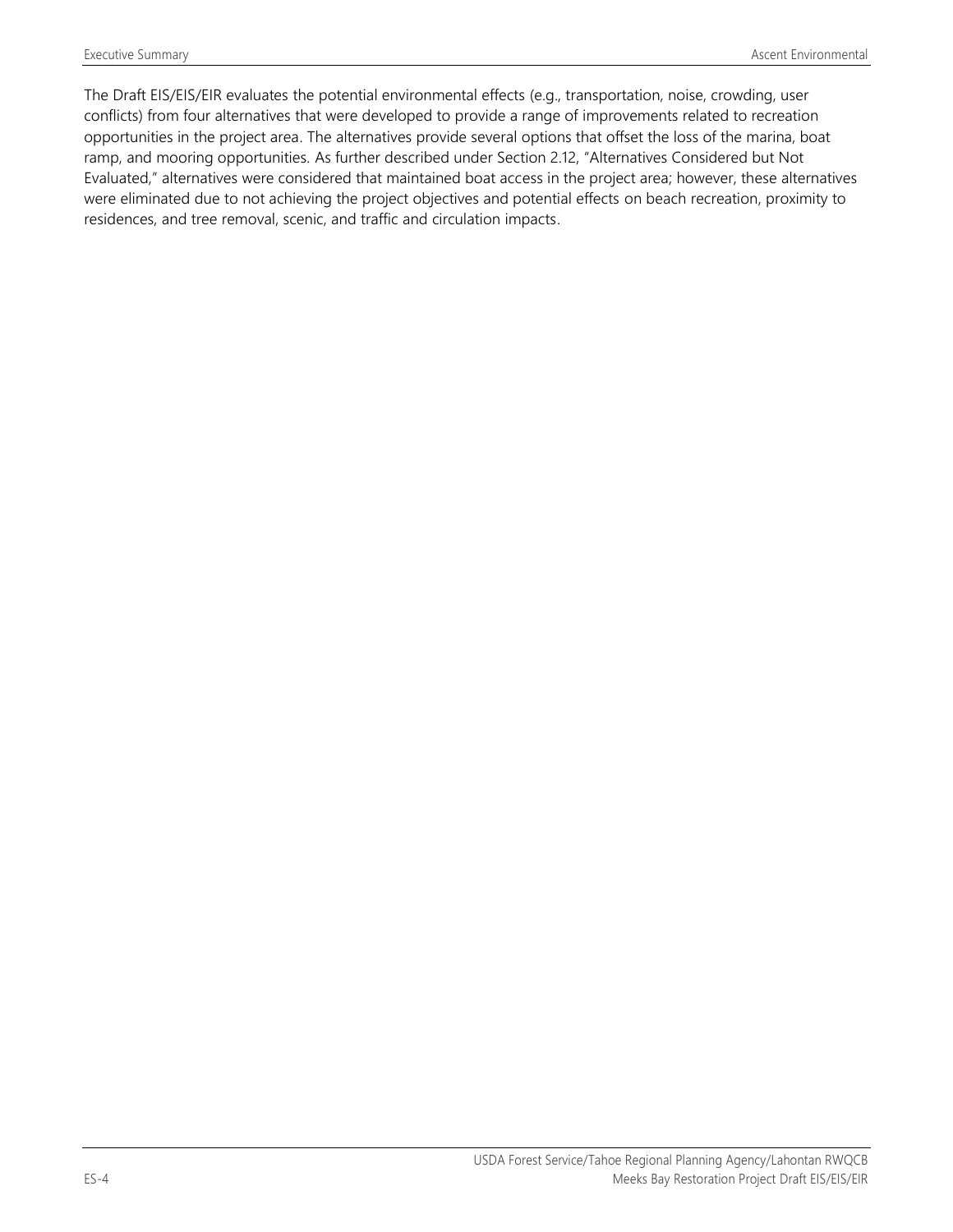#### **Table ES-1 Summary of Impacts and Mitigation Measures**

| Impacts                                            | Significance before<br>Mitigation | <b>Mitigation Measures</b>                                                                      | Significance after<br>Mitigation |
|----------------------------------------------------|-----------------------------------|-------------------------------------------------------------------------------------------------|----------------------------------|
| 3.1 Recreation                                     |                                   |                                                                                                 |                                  |
| Impact 3.1-1: Affect the Quality of Recreational   | Alt. $1-4 = LTS$                  | No mitigation is required for this impact.                                                      | Alt. $1-4 = LTS$                 |
| Opportunities                                      | $NAA = NI$                        |                                                                                                 | $NAA = NI$                       |
| Impact 3.1-2: Create Recreational User Conflicts   | Alt. $1-4 = LTS$<br>$NAA = NI$    | No mitigation is required for this impact.                                                      | Alt. $1-4 = LTS$<br>$NAA = NI$   |
| Impact 3.1-3: Affect Regional Access or            | Alt. $1 - 4 = PS$                 | Mitigation Measure 3.1-3: Maintain Capacity for Public Moorings                                 | Alt. $1-4 = LTS$                 |
| Opportunities for Motorized Watercraft             | $NAA = NI$                        | This mitigation measure will apply to Alternatives 1, 2, 3, and 4.                              | $NAA = NI$                       |
| Impact 3.1-4: Affect Local Access or Opportunities | Alt. $1-4 = PS$                   | Mitigation Measure 3.1-4: Maintain Capacity for Public Moorings                                 | Alt. $1-4 = PSU$                 |
| for Motorized Watercraft                           | $NAA = NI$                        | This mitigation measure will apply to Alternatives 1, 2, 3, and 4.                              | $NAA = NI$                       |
| Impact 3.1-5: Affect Recreational User Access to   | Alt. $1-4 = B$                    | No mitigation is required for this impact.                                                      | Alt. $1-4 = B$                   |
| Lake Tahoe and the Project Area                    | $NAA = NI$                        |                                                                                                 | $NAA = NI$                       |
| 3.2 Scenic Resources                               |                                   |                                                                                                 |                                  |
| Impact 3.2-1: Substantially Degrade Views of Meeks | Alt. $1-4 = LTS$                  | No mitigation is required for this impact.                                                      | Alt. $1-4 = LTS$                 |
| Bay from Lake Tahoe                                | $NAA = NI$                        |                                                                                                 | $NAA = NI$                       |
| Impact 3.2-2: Alter Views of Lake Tahoe from the   | Alt. $1 = S$                      | No mitigation is required for Alternatives 2, 3, and 4.                                         | Alt. $1 = SU$                    |
| Project Area                                       | Alt. $2-4 = LTS$                  | There is no additional feasible mitigation that would reduce the impact of the proposed pier in | Alt. $2-4 = LTS$                 |
|                                                    | $NAA = NI$                        | Alternative 1, while still achieving the intent of Alternative 1.                               | $NAA = NI$                       |
| Impact 3.2-3: Substantially Degrade Views from     | Alt. $1-4 = LTS$                  | No mitigation is required for this impact.                                                      | Alt. $1-4 = LTS$                 |
| SR 89                                              | $NAA = NI$                        |                                                                                                 | $NAA = NI$                       |
| Impact 3.2-4: Degrade the Visual Character of the  | Alt. $1-4 = LTS$                  | No mitigation is required for this impact.                                                      | Alt. $1-4 = LTS$                 |
| Project Area                                       | $NAA = NI$                        |                                                                                                 | $NAA = NI$                       |
| 3.3 Cultural and Tribal Cultural Resources         |                                   |                                                                                                 |                                  |
| Impact 3.3-1: Cause a Substantial Adverse Change   | Alt. $1-4 = LTS$                  | No mitigation is required for this impact.                                                      | Alt. $1-4 = LTS$                 |
| in the Significance of a Historical Resource       | $NAA = NI$                        |                                                                                                 | $NAA = NI$                       |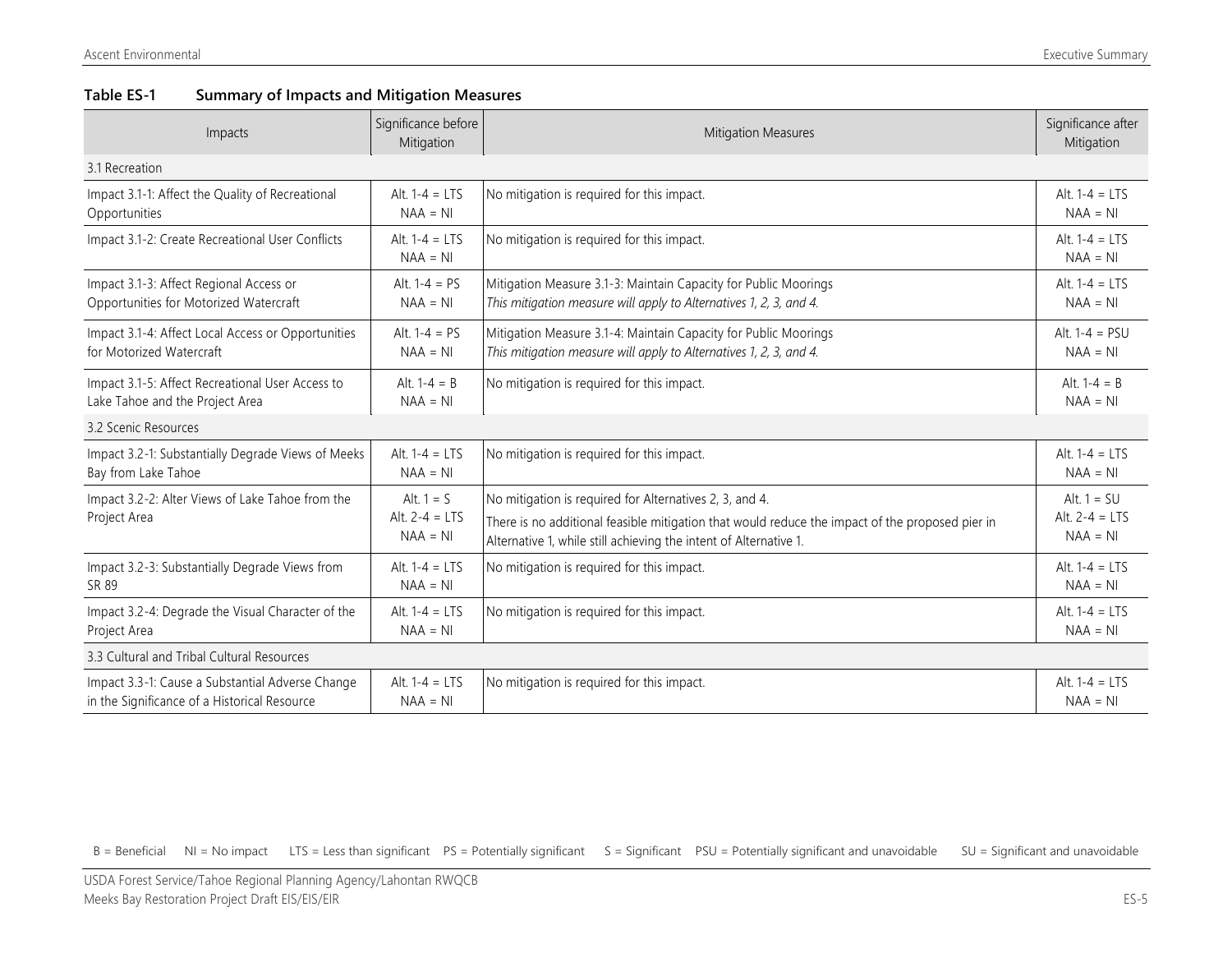| Impacts                                                                                                                                                                             | Significance before<br>Mitigation | <b>Mitigation Measures</b>                                                                                                                                                                                                                                                                                                                                                                                                                                                                                                                                                           | Significance after<br>Mitigation |
|-------------------------------------------------------------------------------------------------------------------------------------------------------------------------------------|-----------------------------------|--------------------------------------------------------------------------------------------------------------------------------------------------------------------------------------------------------------------------------------------------------------------------------------------------------------------------------------------------------------------------------------------------------------------------------------------------------------------------------------------------------------------------------------------------------------------------------------|----------------------------------|
| Impact 3.3-2: Cause a Substantial Adverse Change<br>in the Significance of Unique Archaeological<br>Resources                                                                       | Alt. $1-4 = PS$<br>$NAA = N$      | Mitigation Measure 3.3-2a: Develop and implement a Worker Environmental Awareness Program<br>This mitigation measure will apply to Alternatives 1, 2, 3, and 4.<br>Mitigation Measure 3.3-2b: Establish an Archaeological Buffer for P-09-003861<br>This mitigation measure will apply to Alternatives 1, 2, 3, and 4.<br>Mitigation Measure 3.3-2c: Retain an Archaeological Monitor and Native American Monitor, and Halt<br>Ground-Disturbing Activity Upon Discovery of Subsurface Archaeological Features<br>This mitigation measure will apply to Alternatives 1, 2, 3, and 4. | Alt. $1-4 = LTS$<br>$NAA = NI$   |
| Impact 3.3-3: Cause a Substantial Adverse Change<br>in the Significance of a Tribal Cultural Resource or<br>Affect Unique Ethnic Cultural Values or Restrict<br>Sacred Uses         | Alt. $1-4 = PS$<br>$NAA = N$      | Mitigation Measure 3.3-3: Avoid Degradation of Tribal Cultural Resources, Ethnic, and Cultural Values<br>This mitigation measure will apply to Alternatives 1, 2, 3, and 4.                                                                                                                                                                                                                                                                                                                                                                                                          | Alt. $1-4 = LTS$<br>$NAA = NI$   |
| Impact 3.3-4: Disturb Human Remains                                                                                                                                                 | Alt. $1-4 = LTS$<br>$NAA = NI$    | No mitigation is required for this impact.                                                                                                                                                                                                                                                                                                                                                                                                                                                                                                                                           | Alt. $1-4 = LTS$<br>$NAA = NI$   |
| 3.4 Terrestrial Biological Resources                                                                                                                                                |                                   |                                                                                                                                                                                                                                                                                                                                                                                                                                                                                                                                                                                      |                                  |
| Impact 3.4-1: Result in Disturbance, Loss, or<br>Reduced Abundance of Tahoe Yellow Cress and<br>Other Special-Status Plants                                                         | Alt. $1-4 = LTS$<br>$NAA = PS$    | No mitigation is required for this impact.                                                                                                                                                                                                                                                                                                                                                                                                                                                                                                                                           | Alt. $1-4 = LTS$<br>$NAA = PS$   |
| Impact 3.4-2: Result in Disturbance, Loss, or<br>Reduced Abundance of Special-Status Wildlife from<br>Construction and Recreational Uses                                            | Alt. $1-4 = LTS$<br>$NII = LTS$   | No mitigation is required for this impact.                                                                                                                                                                                                                                                                                                                                                                                                                                                                                                                                           | Alt. $1-4 = LTS$<br>$NII = LTS$  |
| Impact 3.4-3: Result in Disturbance or Loss of<br>Common Terrestrial Vegetation Communities and<br>Wildlife Habitats, Trees, Sensitive Natural<br>Communities, and Riparian Habitat | Alt. $1-4 = LTS$<br>$NAA = LTS$   | No mitigation is required for this impact.                                                                                                                                                                                                                                                                                                                                                                                                                                                                                                                                           | Alt. $1-4 = LTS$<br>$NAA = LTS$  |
| Impact 3.4-4: Result in Disturbance or Loss of State<br>or Federally Protected Wetlands                                                                                             | Alt. $1-4 = LTS$<br>$NAA = PS$    | No mitigation is required for this impact.                                                                                                                                                                                                                                                                                                                                                                                                                                                                                                                                           | Alt. $1-4 = LTS$<br>$NAA = PS$   |
| Impact 3.4-5: Interfere with Wildlife Movement<br>Corridors or Impede the Use of Wildlife Nurseries                                                                                 | Alts. $1-4 = LTS$<br>$NAA = LTS$  | No mitigation is required for this impact.                                                                                                                                                                                                                                                                                                                                                                                                                                                                                                                                           | Alts. $1-4 = LTS$<br>$NAA = LTS$ |
| Impact 3.4-6: Conflict with Local Policies and<br>Ordinances                                                                                                                        | Alts. $1-4 = LTS$<br>$NAA = LTS$  | No mitigation is required for this impact.                                                                                                                                                                                                                                                                                                                                                                                                                                                                                                                                           | Alts. $1-4 = LTS$<br>$NAA = LTS$ |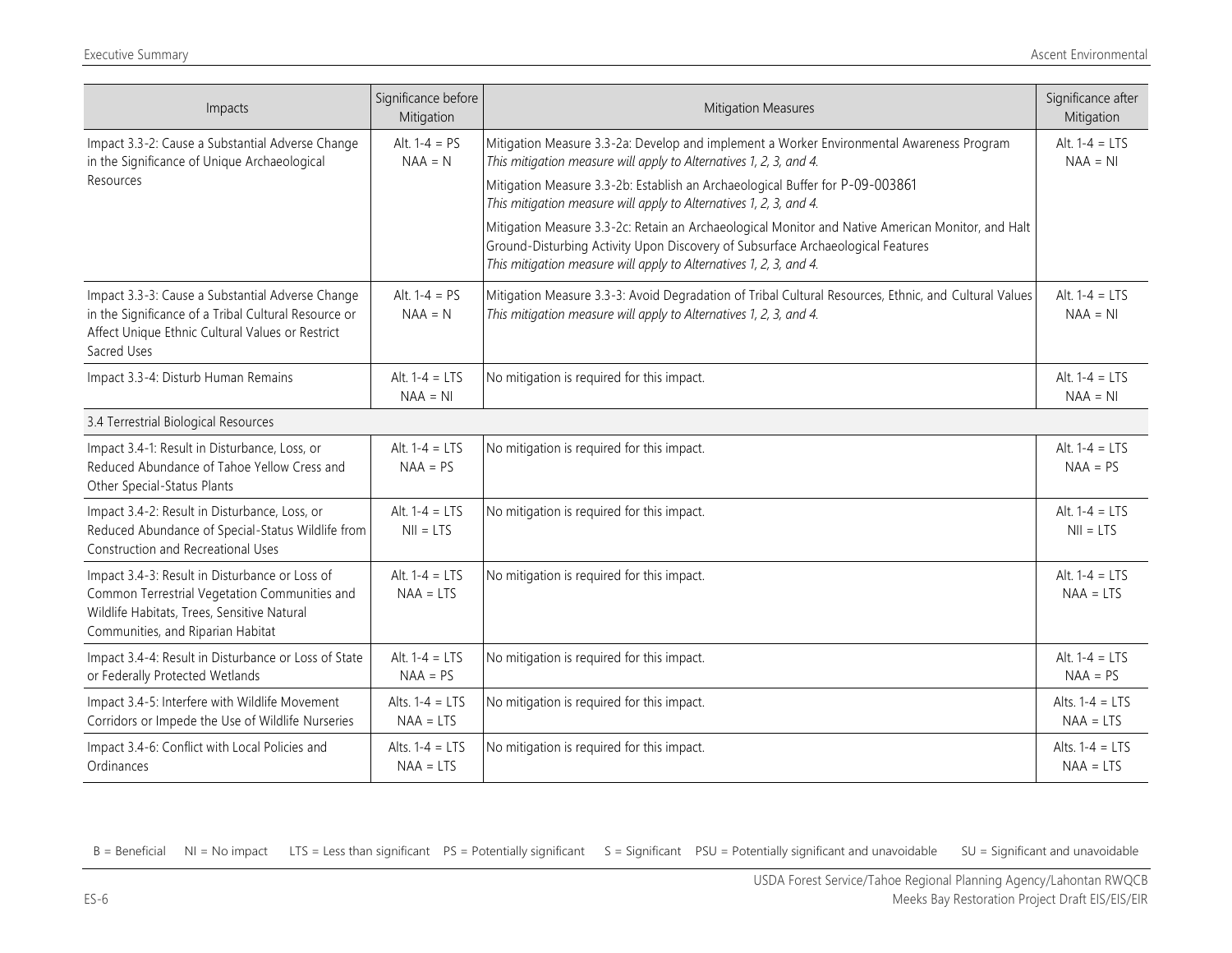| Impacts                                                                                                                                              | Significance before<br>Mitigation               | Mitigation Measures                        | Significance after<br>Mitigation                |
|------------------------------------------------------------------------------------------------------------------------------------------------------|-------------------------------------------------|--------------------------------------------|-------------------------------------------------|
| 3.5 Aquatic Biological Resources                                                                                                                     |                                                 |                                            |                                                 |
| Impact 3.5-1: Short-Term Aquatic Habitat<br>Degradation                                                                                              | Alts. 1-4 - LTS<br>$NAA = LTS$                  | No mitigation is required for this impact. | Alts. $1-4 = LTS$<br>$NAA = LTS$                |
| Impact 3.5-2: Stranding of Aquatic Biota from<br>Dewatering Worksites                                                                                | Alts. $1-4 = LTS$<br>$NAA = NI$                 | No mitigation is required for this impact. | Alts. $1-4 = LTS$<br>$NAA = NI$                 |
| Impact 3.5-3: Short-Term Disruption of Fish<br>Passage/Migration                                                                                     | Alts. $1-4 = LTS$<br>$NAA = NI$                 | No mitigation is required for this impact. | Alts. $1-4 = LTS$<br>$NAA = NI$                 |
| Impact 3.5-4: Long-Term Disruption of Fish<br>Passage/Migration                                                                                      | Alts. $1-4 = B$<br>$NAA = PS$                   | No mitigation is required for this impact. | Alts. $1-4 = B$<br>$NAA = PS$                   |
| Impact 3.5-5: Introduction and Spread of Aquatic<br>Invasive Species by Construction Activities                                                      | Alts. $1-4 = LTS$<br>$NAA = LTS$                | No mitigation is required for this impact. | Alts. $1-4 = LTS$<br>$NAA = LTS$                |
| Impact 3.5-6: Long-Term Disruption of Nearshore<br>Aquatic Habitat                                                                                   | Alts. $1-4 = LTS$<br>$NAA = LTS$                | No mitigation is required for this impact. | Alts. $1-4 = LTS$<br>$NAA = LTS$                |
| Impact 3.5-7: Long-Term Change in in Habitat<br>Conditions Associated with Restoration and<br>Enhancement                                            | Alts. $1-4 = B$<br>$NNA = PS$                   | No mitigation is required for this impact. | Alts. $1-4 = B$<br>$NNA = PS$                   |
| 3.6 Hydrology and Water Quality                                                                                                                      |                                                 |                                            |                                                 |
| Impact 3.6-1: Degradation of Lake Tahoe and<br>Meeks Creek Water Quality from Restoration<br>Activities and Facility Construction and<br>Maintenance | Alts. $1-4 = LTS$<br>$NAA = PS$                 | No mitigation is required for this impact. | Alts. $1-4 = LTS$<br>$NAA = PS$                 |
| Impact 3.6-2: Alteration of Lake Currents, Littoral<br>Processes, and Shoreline Erosion                                                              | Alts. $1-4 = LTS$<br>$NAA = NI$                 | No mitigation is required for this impact. | Alts. $1-4 = LTS$<br>$NAA = NI$                 |
| Impact 3.6-3: Water Quality Effects of Motorized<br>Boating                                                                                          | Alt. $1 = LTS$<br>Alts. $2-4 = B$<br>$NAA = NI$ | No mitigation is required for this impact. | Alt. $1 = LTS$<br>Alts. $2-4 = B$<br>$NAA = NI$ |
| Impact 3.6-4: Potential for Increase in Stormwater<br>Runoff, Impacts to Existing Drainage Systems, or<br>Alteration of Drainage Patterns            | Alts. $1-4 = LTS$<br>$NAA = LTS$                | No mitigation is required for this impact. | Alts. $1-4 = LTS$<br>$NAA = LTS$                |
| Impact 3.6-5: Groundwater Impacts                                                                                                                    | Alts. $1-4 = LTS$<br>$NAA = NI$                 | No mitigation is required for this impact. | Alts. $1-4 = LTS$<br>$NAA = NI$                 |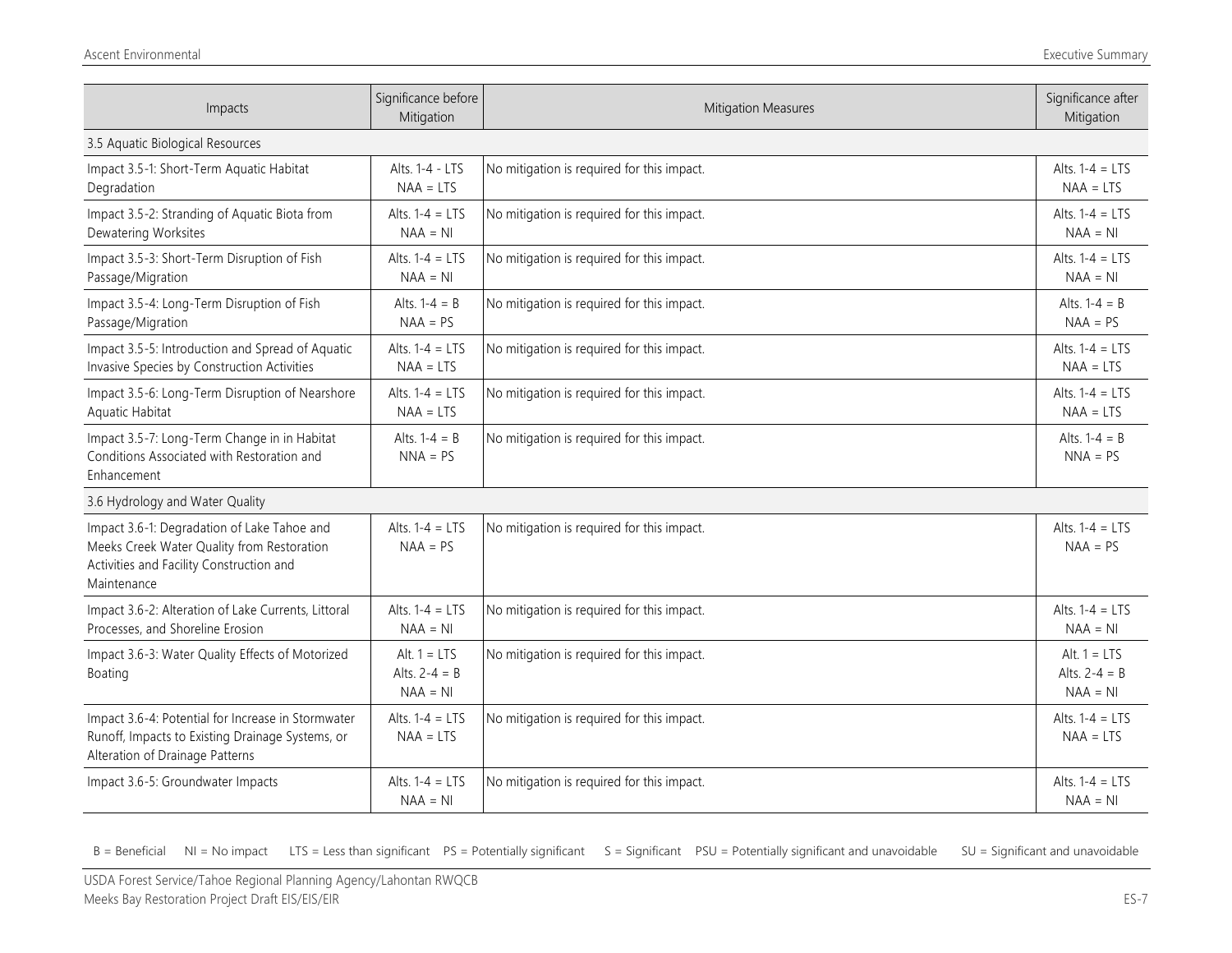| Impacts                                                                                                                                                                                                                    | Significance before<br>Mitigation | Mitigation Measures                                                                                                                                                                                                       | Significance after<br>Mitigation |
|----------------------------------------------------------------------------------------------------------------------------------------------------------------------------------------------------------------------------|-----------------------------------|---------------------------------------------------------------------------------------------------------------------------------------------------------------------------------------------------------------------------|----------------------------------|
| 3.7 Geology and Soils                                                                                                                                                                                                      |                                   |                                                                                                                                                                                                                           |                                  |
| Impact 3.7-1: Compact or Cover Soil with<br>Impervious Surfaces Beyond the Limits Allowed by<br>the Land Capability Districts                                                                                              | Alts. $1-4 = B$<br>$NAA = NI$     | No mitigation is required for this impact.                                                                                                                                                                                | Alts. $1-4 = B$<br>$NAA = NI$    |
| Impact 3.7-2: Result in Substantial Soil Erosion or<br>Loss of Topsoil                                                                                                                                                     | Alts. $1-4 = LTS$<br>$NAA = LTS$  | No mitigation is required for this impact.                                                                                                                                                                                | Alts. $1-4 = LTS$<br>$NAA = LTS$ |
| Impact 3.7-3: Substantially Increase Exposure of<br>People or Property to Geologic Hazards Such as<br>Earthquakes, Landslides, Backshore Erosion,<br>Avalanches, Mud Slides, Ground Failure, Seiche, or<br>Similar Hazards | Alts. $1-4 = LTS$<br>$NAA = NI$   | No mitigation is required for this impact.                                                                                                                                                                                | Alts. $1-4 = LTS$<br>$NAA = NI$  |
| Impact 3.7-4: Substantially Disturb Native Soils and<br>Geologic Structures or Change Topography in a<br>Manner Inconsistent with the Natural Surroundings                                                                 | Alts. $1-4 = B$<br>$NAA = NI$     | No mitigation is required for this impact.                                                                                                                                                                                | Alts. $1-4 = B$<br>$NAA = NI$    |
| 3.8 Air Quality                                                                                                                                                                                                            |                                   |                                                                                                                                                                                                                           |                                  |
| Impact 3.8-1: Short-Term Impacts From<br>Construction-Generated Emissions of Criteria Air<br>Pollutants and Precursors                                                                                                     | Alts. $1 - 4 = S$<br>$NAA = NI$   | Mitigation Measure 3.8-1: Implement an El Dorado County Air Quality Management District-<br>Approved Fugitive Dust Control Plan During Construction<br>This mitigation measure will apply to Alternatives 1, 2, 3, and 4. | Alts. $1-4 = LTS$<br>$NAA = NI$  |
| Impact 3.8-2: Long-Term Impacts From<br>Operational-Related Emissions of Regional Criteria<br>Air Pollutants and Precursors                                                                                                | Alts. $1-4 = LTS$<br>$NAA = NI$   | No mitigation is required for this impact.                                                                                                                                                                                | Alts. $1-4 = LTS$<br>$NAA = NI$  |
| Impact 3.8-3: Expose Sensitive Receptors to<br>Emissions of Toxic Air Contaminants                                                                                                                                         | Alts. $1-4 = LTS$<br>$NAA = NI$   | No mitigation is required for this impact.                                                                                                                                                                                | Alts. $1-4 = LTS$<br>$NAA = NI$  |
| 3.9 Climate Change and Energy                                                                                                                                                                                              |                                   |                                                                                                                                                                                                                           |                                  |
| Impact 3.9-1: Project-Generated GHG Emissions                                                                                                                                                                              | Alts. $1-4 = LTS$<br>$NAA = LTS$  | No mitigation is required for this impact.                                                                                                                                                                                | Alts. $1-4 = LTS$<br>$NAA = LTS$ |
| Impact 3.9-2: Wasteful, Inefficient, or Unnecessary<br>Consumption of Energy during Project Construction<br>or Operation                                                                                                   | Alts. $1-4 = LTS$<br>$NAA = LTS$  | No mitigation is required for this impact.                                                                                                                                                                                | Alts. $1-4 = LTS$<br>$NAA = LTS$ |
| Impact 3.9-3: Conflict with or Obstruct a State or<br>Local Plan for Renewable Energy or Energy<br>Efficiency                                                                                                              | Alts. $1-4 = LTS$<br>$NAA = LTS$  | No mitigation is required for this impact.                                                                                                                                                                                | Alts. $1-4 = LTS$<br>$NAA = LTS$ |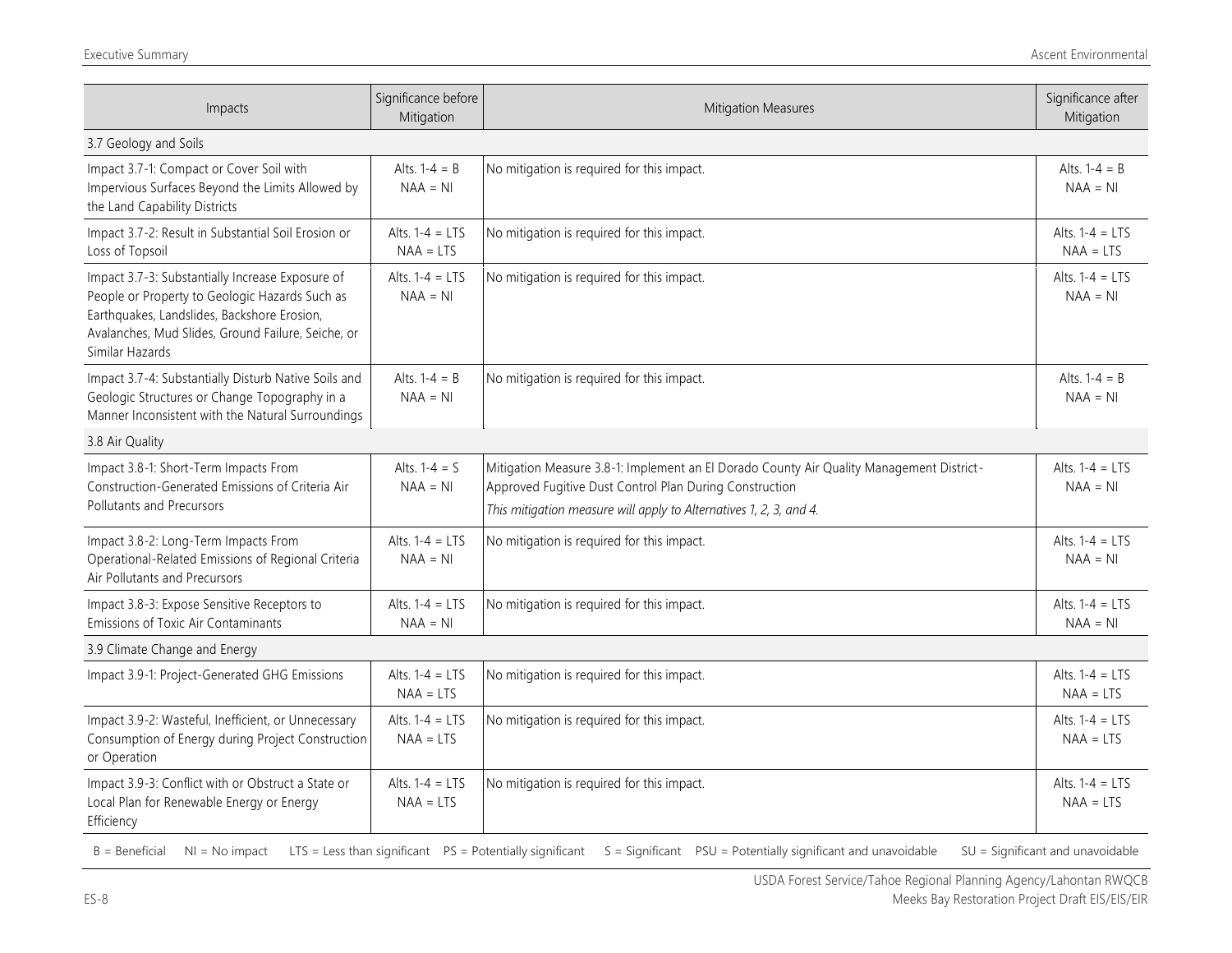| Impacts                                                                                                                                                                      | Significance before<br>Mitigation                | <b>Mitigation Measures</b>                                                                                                   | Significance after<br>Mitigation                 |
|------------------------------------------------------------------------------------------------------------------------------------------------------------------------------|--------------------------------------------------|------------------------------------------------------------------------------------------------------------------------------|--------------------------------------------------|
| 3.10 Public Safety and Hazards                                                                                                                                               |                                                  |                                                                                                                              |                                                  |
| Impact 3.10-1: Interfere with Implementation of an<br>Adopted Emergency Response Plan or Emergency<br>Evacuation Plan                                                        | Alts. $1-4 = LTS$<br>$NAA = LTS$                 | No mitigation is required for this impact.                                                                                   | Alts. $1-4 = LTS$<br>$NAA = LTS$                 |
| Impact 3.10-2: Emergency Access to and from Lake<br>Tahoe                                                                                                                    | Alt. $1 = B$<br>Alts. $2-4 = LTS$<br>$NAA = LTS$ | No mitigation is required for this impact.                                                                                   | Alt. $1 = B$<br>Alts. $2-4 = LTS$<br>$NAA = LTS$ |
| Impact 3.10-3: Increased Demand for Emergency<br>Response Resources                                                                                                          | Alts. $1-4 = LTS$<br>$NAA = NI$                  | No mitigation is required for this impact.                                                                                   | Alts. $1-4 = LTS$<br>$NAA = NI$                  |
| Impact 3.10-4: Navigational Hazards to Motorized<br>and Nonmotorized Recreation                                                                                              | Alts. $1-4 = LTS$<br>$NAA = LTS$                 | No mitigation is required for this impact.                                                                                   | Alts. $1-4 = LTS$<br>$NAA = LTS$                 |
| Impact 3.10-5: Accidental Release of Hazardous<br>Substances                                                                                                                 | Alts. $1-4 = LTS$<br>$NAA = NI$                  | No mitigation is required for this impact.                                                                                   | Alts. $1-4 = LTS$<br>$NAA = NI$                  |
| Impact 3.10-6: Potential Changes in Wildfire Risk                                                                                                                            | Alts. $1-4 = LTS$<br>$NAA = LTS$                 | No mitigation is required for this impact.                                                                                   | Alts. $1-4 = LTS$<br>$NAA = LTS$                 |
| 3.11 Noise                                                                                                                                                                   |                                                  |                                                                                                                              |                                                  |
| Impact 3.11-1: Short-Term Project-Related<br><b>Construction Noise Levels</b>                                                                                                | Alts. $1-4 = S$<br>$NAA = NI$                    | Mitigation Measure 3.11-1 Construction Noise Reduction<br>This mitigation measure will apply to Alternatives 1, 2, 3, and 4. | Alts. $1-4 = SU$<br>$NAA = NI$                   |
| Impact 3.11-2: Short-Term Vibration Impact from<br>Project Construction                                                                                                      | Alts. $1-4 = LTS$<br>$NAA = NI$                  | No mitigation is required for this impact.                                                                                   | Alts. $1-4 = LTS$<br>$NAA = NI$                  |
| Impact 3.11-3: Long-Term Changes in Boat Noise                                                                                                                               | Alt. $1 = LTS$<br>Alts. $2-4 = B$<br>$NAA = LTS$ | No mitigation is required for this impact.                                                                                   | Alt. $1 = LTS$<br>Alts. $2-4 = B$<br>$NAA = LTS$ |
| Impact 3.11-4: Long-Term Traffic Noise Levels                                                                                                                                | Alts. $1-4 = LTS$<br>$NAA = NI$                  | No mitigation is required for this impact.                                                                                   | Alts. $1-4 = LTS$<br>$NAA = NI$                  |
| 3.12 Transportation and Circulation                                                                                                                                          |                                                  |                                                                                                                              |                                                  |
| Impact 3.12-1: Conflict with a Program, Plan,<br>Ordinance or Policy Addressing the Circulation<br>System, Including Transit, Roadway, Bicycle, and<br>Pedestrian Facilities | Alts. $1-4 = B$<br>$NAA = NI$                    | No mitigation is required for this impact.                                                                                   | Alts. $1-4 = B$<br>$NAA = NI$                    |